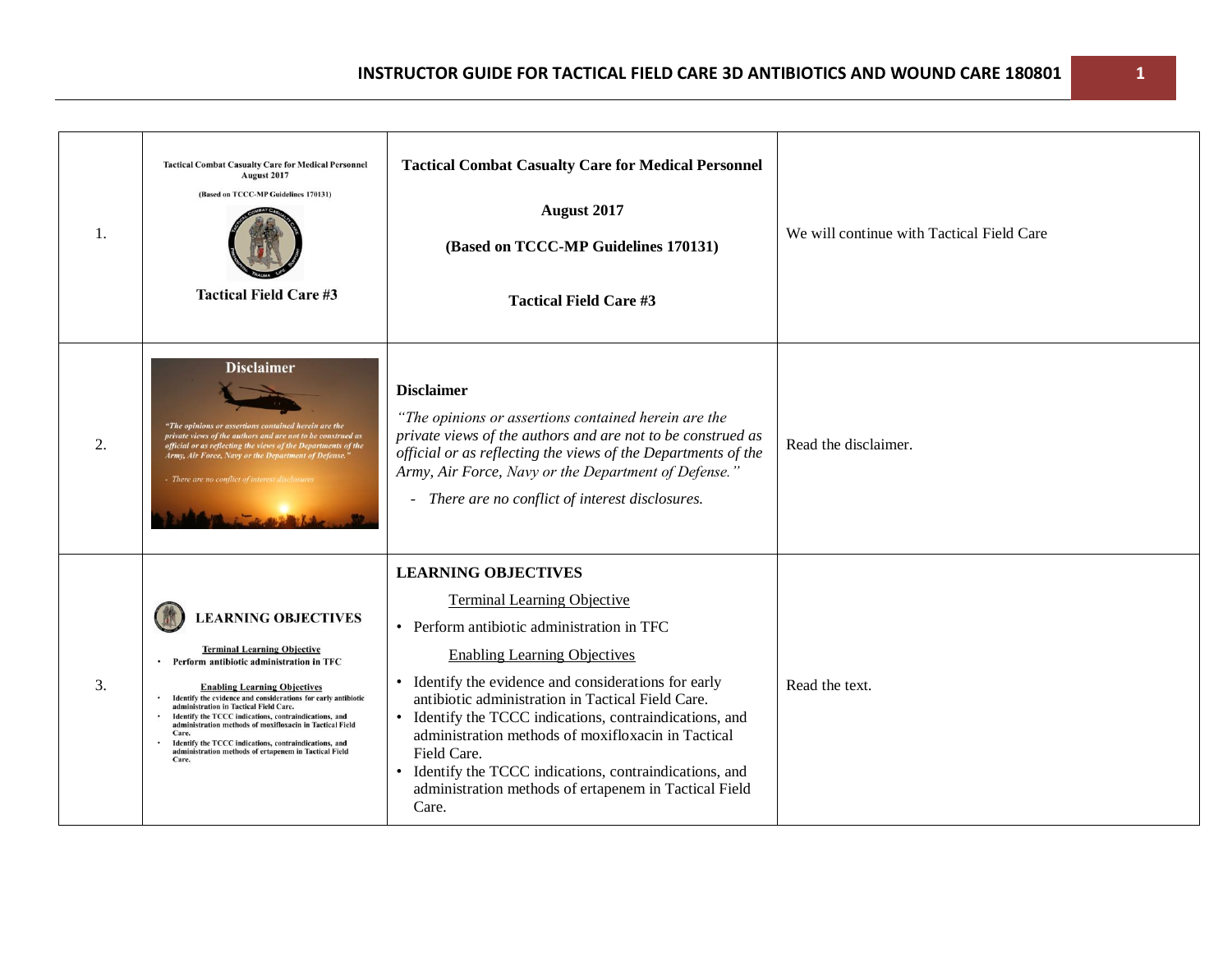| 4. | <b>Tactical Field Care Guidelines</b><br>11. Antibiotics: recommended for all open combat<br>wounds:<br>a. If able to take PO meds:<br>- Moxifloxacin (from the CWMP), 400 mg PO<br>once a day<br>b. If unable to take PO (shock, unconsciousness):<br>- Ertapenem, 1 g IV/IM once a day                                                                                                        | <b>Tactical Field Care Guidelines</b><br>11. Antibiotics: recommended for all open combat<br>wounds:<br>a. If able to take PO meds:<br>- Moxifloxacin (from the CWMP), 400 mg PO<br>once a day<br>b. If unable to take PO (shock, unconsciousness):<br>- Ertapenem, 1 g IV/IM once a day                                                                                        | Read the guideline.<br>You should irrigate wounds with clean water, if possible, since<br>this also reduces the chance of infection.                                                                                                                                           |
|----|-------------------------------------------------------------------------------------------------------------------------------------------------------------------------------------------------------------------------------------------------------------------------------------------------------------------------------------------------------------------------------------------------|---------------------------------------------------------------------------------------------------------------------------------------------------------------------------------------------------------------------------------------------------------------------------------------------------------------------------------------------------------------------------------|--------------------------------------------------------------------------------------------------------------------------------------------------------------------------------------------------------------------------------------------------------------------------------|
| 5. | <b>Outcomes: Without</b><br><b>Battlefield Antibiotics</b><br>• Mogadishu 1993<br>• Casualties: 58<br>• Wound Infections: 16<br>• Infection rate: 28%<br>• Time from wounding<br>to Level II care - 15 hrs<br>Mabry et al<br>J Trauma 2000                                                                                                                                                      | <b>Outcomes: Without Battlefield Antibiotics</b><br>· Mogadishu 1993<br>• Casualties: 58<br>• Wound Infections: 16<br>• Infection rate: 28%<br>• Time from wounding to Level II care $-15$ hrs.                                                                                                                                                                                 | Why bother giving antibiotics?<br>Why not just wait until they get to the hospital?<br>ANTIBIOTICS MUST BE GIVEN EARLY TO PREVENT<br>WOUND INFECTIONS.<br>WOUND INFECTIONS CAN KILL THE CASUALTY OR<br>DELAY HIS RECOVERY.<br>Let's look at three examples. This is the first. |
| 6. | <b>Outcomes: With</b><br><b>Battlefield Antibiotics</b><br>Tarpey - AMEDD J 2005:<br>$-32$ casualties with open wounds<br>-All received battlefield antibiotics<br>$-$ None developed wound infections<br>-Used TCCC recommendations modified by<br>availability:<br>• Levofloxacin for an oral antibiotic<br>• IV cefazolin for extremity injuries<br>• IV ceftriaxone for abdominal injuries. | <b>Outcomes: With Battlefield Antibiotics</b><br>Tarpey - AMEDD J 2005:<br>$-32$ casualties with open wounds<br>-All received battlefield antibiotics<br>-None developed wound infections<br>-Used TCCC recommendations modified by availability:<br>• Levofloxacin for an oral antibiotic<br>• IV cefazolin for extremity injuries<br>• IV ceftriaxone for abdominal injuries. | This is a huge improvement over the wound infection rate seen<br>in Mogadishu.                                                                                                                                                                                                 |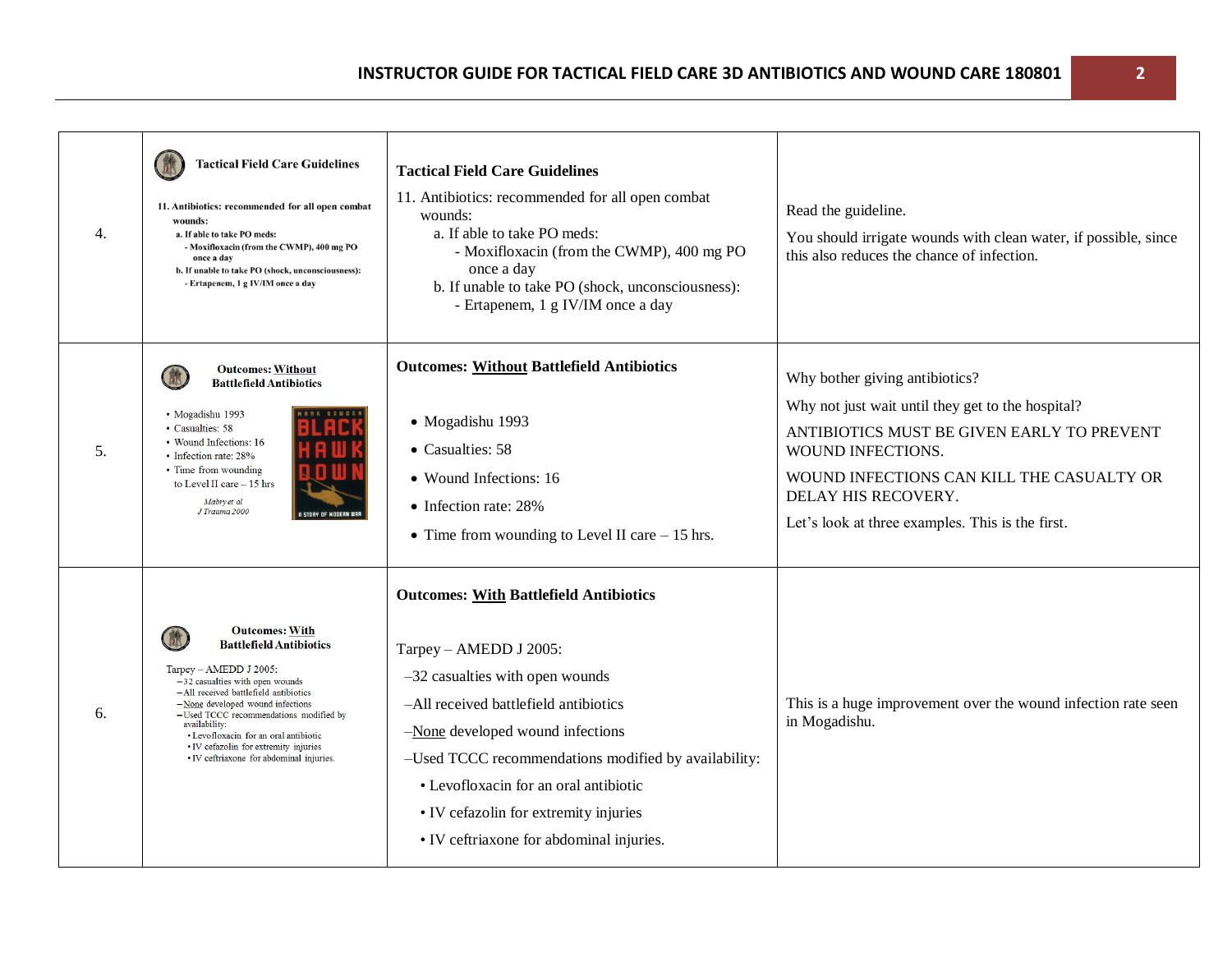| 7. | <b>Outcomes: With</b><br><b>Battlefield Antibiotics</b><br>• MSG Ted Westmoreland<br>• Special Operations Medical Association<br>presentation 2004<br>• Multiple casualty scenario involving 19 Ranger<br>and Special Forces WIA as well as 30 Iraqi WIA<br>• 11-hour delay to hospital care<br>• Battlefield antibiotics given<br>• No wound infections developed in this group. | <b>Outcomes: With Battlefield Antibiotics</b><br>• MSG Ted Westmoreland<br>• Special Operations Medical Association presentation<br>2004<br>• Multiple casualty scenario involving 19 Ranger and<br>Special Forces WIA as well as 30 Iraqi WIA<br>• 11-hour delay to hospital care<br>• Battlefield antibiotics given<br>• No wound infections developed in this group. | USE battlefield antibiotics!                                           |
|----|-----------------------------------------------------------------------------------------------------------------------------------------------------------------------------------------------------------------------------------------------------------------------------------------------------------------------------------------------------------------------------------|-------------------------------------------------------------------------------------------------------------------------------------------------------------------------------------------------------------------------------------------------------------------------------------------------------------------------------------------------------------------------|------------------------------------------------------------------------|
| 8. | <b>Battlefield Antibiotics</b><br>Recommended for all open wounds on<br>the battlefield!                                                                                                                                                                                                                                                                                          | <b>Battlefield Antibiotics</b><br>Recommended for all open wounds on the battlefield!                                                                                                                                                                                                                                                                                   | Even wounds much less severe than this warrant antibiotic<br>coverage. |
| 9. | <b>Battlefield Antibiotics</b><br><b>Video</b><br><b>DEPLAYED MEDICIN</b><br><b>Tactical Field Care: Antibiotics</b>                                                                                                                                                                                                                                                              | <b>Battlefield Antibiotics Video</b>                                                                                                                                                                                                                                                                                                                                    | Click on the photo to play the video.                                  |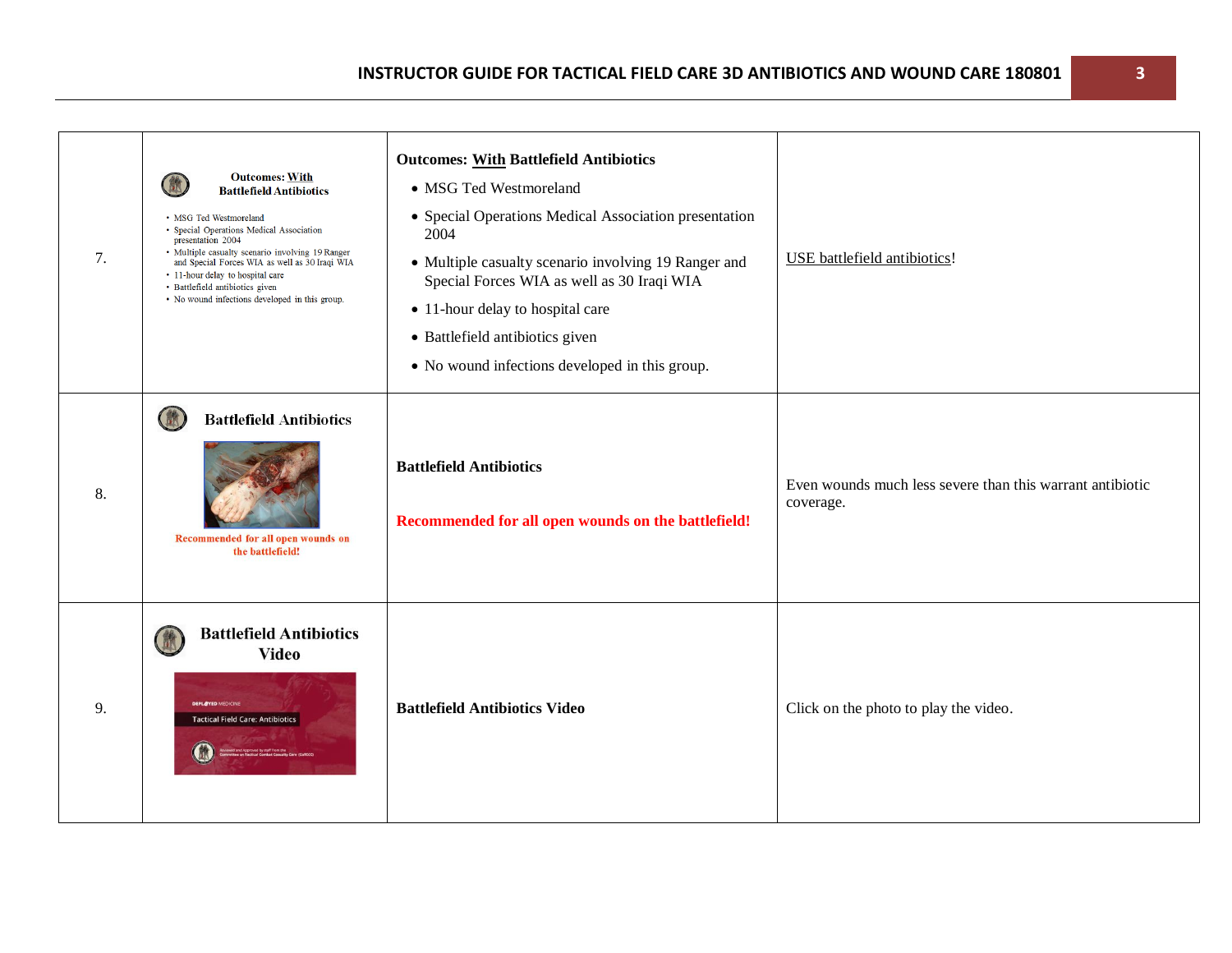| 10. | <b>Tactical Field Care Guidelines</b><br>12. Inspect and dress known wounds.<br>13. Check for additional wounds. | <b>Tactical Field Care Guidelines</b><br>12. Inspect and dress known wounds.<br>13. Check for additional wounds. | Read the guidelines.<br>Expose wounded areas by using trauma shears to cut away the<br>casualty's clothing. It's too easy to cut the casualty if you use a<br>knife for this. |
|-----|------------------------------------------------------------------------------------------------------------------|------------------------------------------------------------------------------------------------------------------|-------------------------------------------------------------------------------------------------------------------------------------------------------------------------------|
| 11. | <b>Questions?</b>                                                                                                | <b>Questions?</b>                                                                                                |                                                                                                                                                                               |